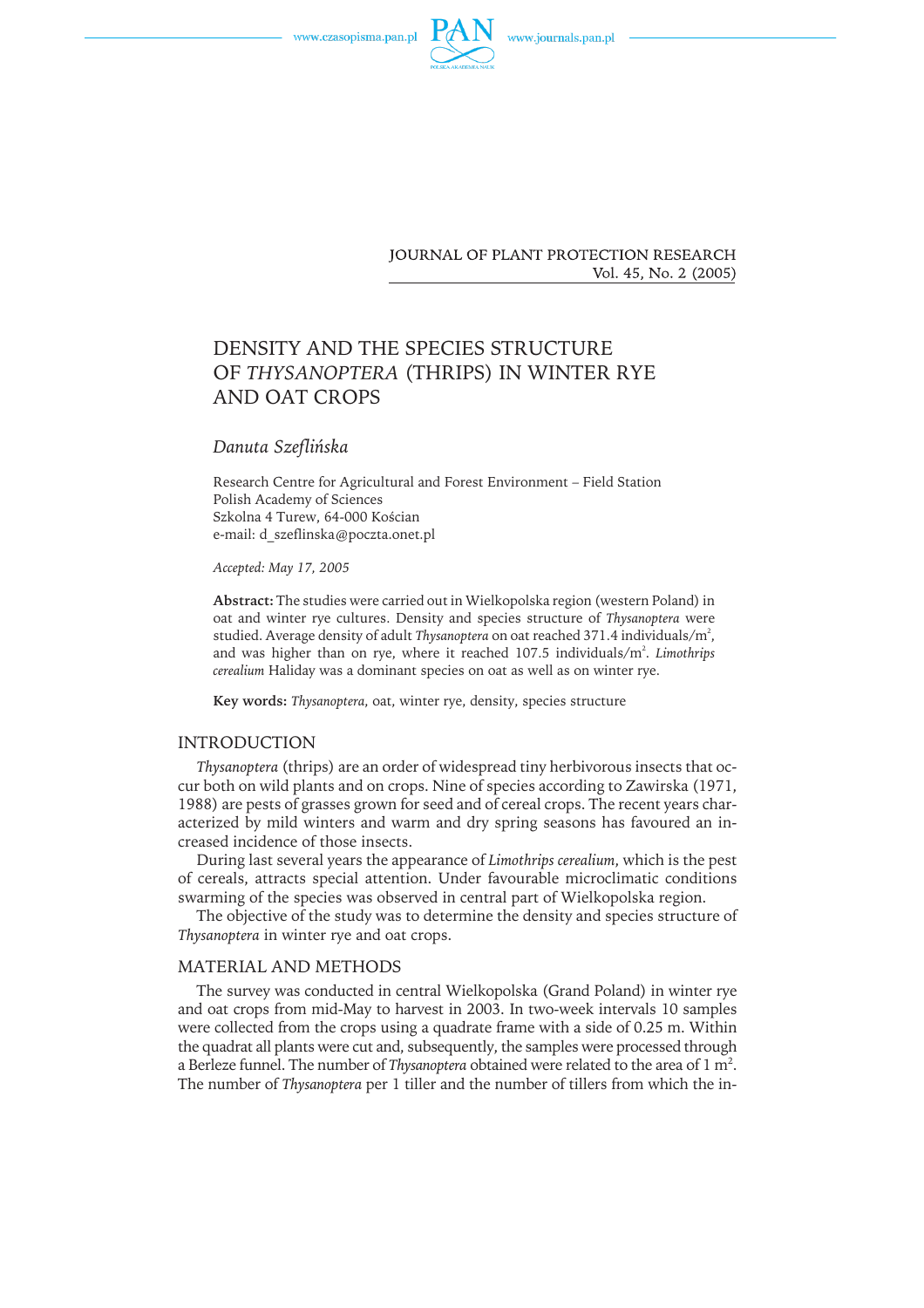www.czasopisma.pan.pl



*56 Journal of Plant Protection Research 45 (2), 2005*

sects were driven were calculated. The species affiliation of adult *Thysanoptera* was identified using Priesner's key (1964), and the larvae were treated in bulk.

### RESULTS AND DISCUSION

The average population density of adult *Thysanoptera* on oat was 371.4 individuals/m $^{\rm 2}$  and the density of larvae was 506.1 ind./m $^{\rm 2}$ . The combined average density of larvae and adults was 877.5 ind./m<sup>2</sup>. The peak density of adult Thysanoptera occurred at first decade of July reaching  $1086.4$  ind./m $^2$ . The highest density of larvae was found in third decade of June 1822.4 ind./m2 (Table 1).

The average density of adult *Thysanoptera* on rye crop was less than one third of that on oat, the count being  $107.5$  ind./m<sup>2</sup>. The density of larvae was one fifth of that on oat 101.1 ind./m<sup>2</sup>. The maximum density of larvae and adults was recorded in the last decade of June, ca. 2 weeks earlier than that recorded in oat. The density of adults on that date was 211.2 ind./ $m^2$  and that of larvae 198.4 ind./ $m^2$ , both figures being many times lower than their counterparts for oat. The combined density of larvae and adults was 208.5 ind./ $m^2$ , being much lower than that on oat (Tables 1, 2). According to the surveys by Żurańska (1985) and Żurańska et al. (1991) conducted in the Olsztyn area the number of *Thysanoptera* per 1 tiller was 0.7-0.9 and 0.1-0.6 for wheat and 0.7–1.4 for rye. The numbers for central Wielkopolska are many times higher than those reported above. The seasonal average was 1.9 adults and 1.5 larvae per 1 tiller for rye. In oat it was 3.7 adults and 3.4 larvae.

All species found on studied crops, except for *Aeolothrips intermedius* Bagnall, are described by Zawirska (1971, 1988) as pests of grasses grown for seed and of cereal crops. *A. intermedius* is a predator, feeding e.g. on larvae of *Thysanoptera*. It was found only on oat, and its share was only 1.2% (Tables 1, 2).

*Limothrips cerealium* Haliday*, Limothrips denticornis* Haliday and *Frankliniella tenuicornis* (Uzel) were the core species on the crops investigated in this study with the total incidence of 82.7% on oat, and 88.3% on rye, with *Haplothrips aculeatus* (Fabr.) appearing instead of *F. tenuicornis* on rye (Tables 1, 2).

*L. cerealium* was by far the most numerous species both on oat and on rye. Its average density during the season was several times higher than that of the remaining species averaging 192.2 ind./m<sup>2</sup> (2.5 ind./tiller) and 61.1 ind./m<sup>2</sup> (1.1 ind./tiller) (Tables 1, 2). The study of numerical change of *L. cerealium* on both crops revealed that the insect occurred on oats and on rye on the same date. Both on oat and on rye an increase in density was recorded in third decade of June. On rye the increase was followed by a substantial decline whereas on oat the density continued to increase reaching the peak in first decade of July being followed by the decline until harvest time (Tables 1, 2). This species was not reported by other investigators who made surveys of the incidence of *Thysanoptera* on different crops (Adomas 1982; Gromadska and Rolko 1971; Luterek 1977; Żurańska 1985) but Zawirska (1988) stated that it is of sporadic occurrence.

Average density of *L. denticornis* on oat was 48.2 ind./m2 (0.6 ind./tiller) and it was about one fourth of that of *L. cerealium* (Table 1). On rye the density of that species was also about one third of that of *L. cerealium* averaging 20.8 ind./m2 (0.4 ind./tiller) (Table 2). It appeared on oat and on rye starting from mid-May. How-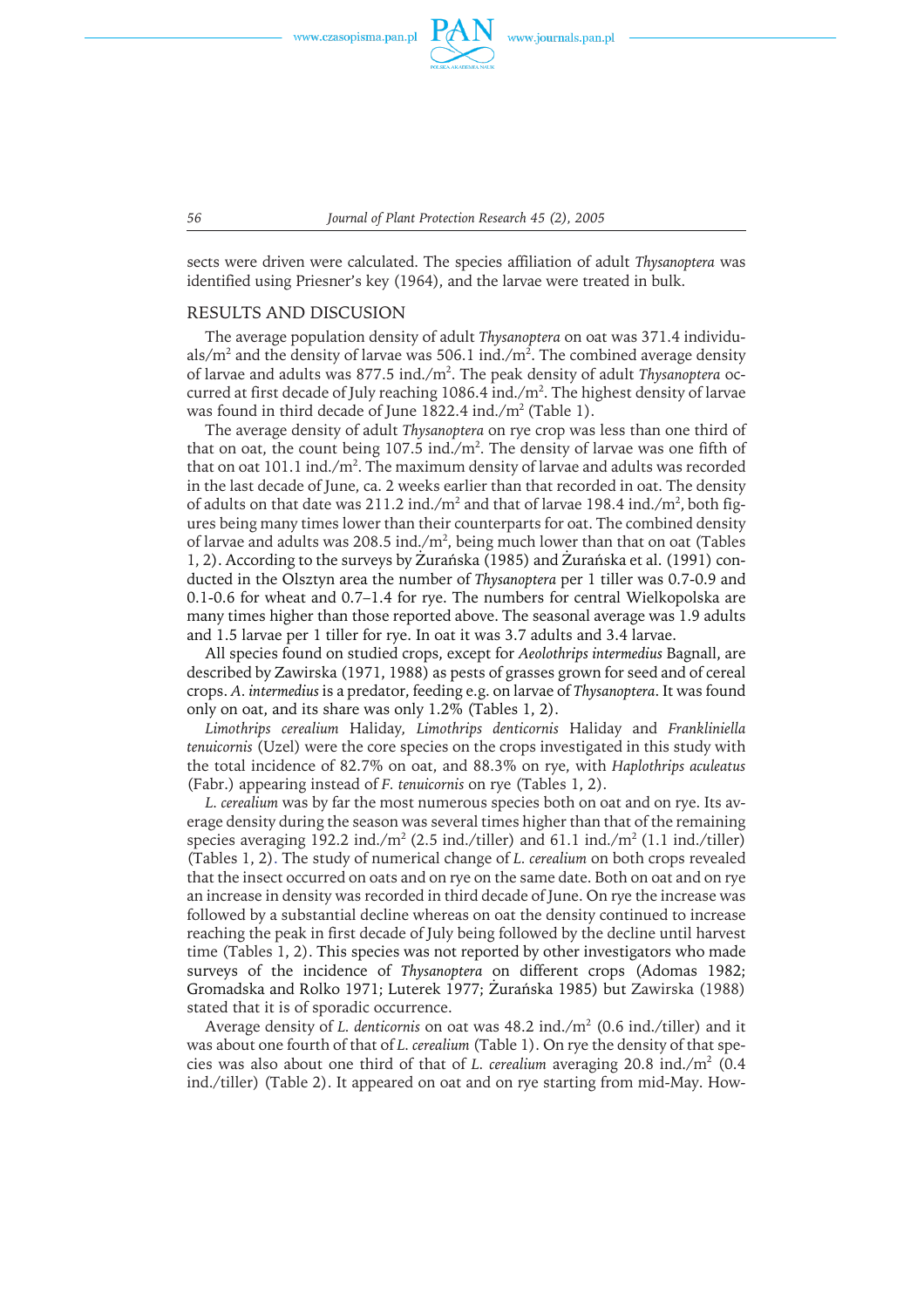| Table 1. Density (individ                                                                                                                          | uals/m <sup>2</sup> ), number of individuals per 1 tiller and percentage share of Thysanoptera on oat in 2003 |                                                                    |                                       |                                |                    |                                              |                                                                        |                                 |                                                  |                                              |               |                                                                                                                                                                                                                                                                                             |                                     |                                                                                                                                                                                                                                                                                                                                                                                                                                                                |                                        |                                                       |
|----------------------------------------------------------------------------------------------------------------------------------------------------|---------------------------------------------------------------------------------------------------------------|--------------------------------------------------------------------|---------------------------------------|--------------------------------|--------------------|----------------------------------------------|------------------------------------------------------------------------|---------------------------------|--------------------------------------------------|----------------------------------------------|---------------|---------------------------------------------------------------------------------------------------------------------------------------------------------------------------------------------------------------------------------------------------------------------------------------------|-------------------------------------|----------------------------------------------------------------------------------------------------------------------------------------------------------------------------------------------------------------------------------------------------------------------------------------------------------------------------------------------------------------------------------------------------------------------------------------------------------------|----------------------------------------|-------------------------------------------------------|
| Date                                                                                                                                               | 05.<br>12.                                                                                                    |                                                                    | 05.<br>26.                            | $\overline{09}$ .              | <b>S</b>           | 86.<br>26.                                   |                                                                        | 07.07.                          |                                                  | 21.07                                        |               | 04.                                                                                                                                                                                                                                                                                         | $\frac{8}{3}$                       |                                                                                                                                                                                                                                                                                                                                                                                                                                                                | Average                                |                                                       |
| Species                                                                                                                                            | ind.<br>$\overline{\text{m}}^2$                                                                               | ind.<br>$\overline{\text{m}}^2$<br>ind/<br>tiller                  | tiller<br>.<br>ਜ਼ਿਲ੍ਹੇ                | ind.<br>ີ∃                     | tiller<br>.<br>ਜ਼ਿ | ind.<br>E<br>$\overline{\mathbf{m}}^2$       | $\ddot{a}$<br>İnd                                                      | $\mathrm{m}^2$<br>ind.          | tiller<br>ind,                                   | ind.<br>E<br>$\overline{\text{m}}^2$         | tiller<br>İnd | ind.<br>i<br>ิธ                                                                                                                                                                                                                                                                             | tiller<br>ind)                      | ind.<br>ิธ                                                                                                                                                                                                                                                                                                                                                                                                                                                     | tiller<br>İnd                          | R                                                     |
| Aeolothrips intermedius Bagnal                                                                                                                     |                                                                                                               |                                                                    |                                       |                                |                    |                                              |                                                                        |                                 |                                                  | 4, 8                                         | 0,1           |                                                                                                                                                                                                                                                                                             |                                     |                                                                                                                                                                                                                                                                                                                                                                                                                                                                |                                        |                                                       |
| Anaphothrips obscurus (Müller                                                                                                                      |                                                                                                               | 1,6                                                                | 0,02                                  |                                |                    |                                              |                                                                        |                                 |                                                  |                                              |               | 1,6                                                                                                                                                                                                                                                                                         |                                     |                                                                                                                                                                                                                                                                                                                                                                                                                                                                |                                        |                                                       |
| Frankliniella tenuicornis (Uzel)                                                                                                                   |                                                                                                               |                                                                    |                                       | 3,2                            | 0,05               | 9,00<br>9,00<br>9,00                         |                                                                        |                                 | o – 4 0 0 0 – 4 0 17 7<br>o – 4 0 0 0 – 4 0 17 7 | $32,0$<br>1,6                                |               | 8,0                                                                                                                                                                                                                                                                                         | $0,02$<br>$0,1$                     |                                                                                                                                                                                                                                                                                                                                                                                                                                                                | 6<br>0480006538<br>0000000004          |                                                       |
| Thrips physapus Linne                                                                                                                              |                                                                                                               |                                                                    |                                       |                                |                    | 4,8                                          | 1.55500000                                                             |                                 |                                                  |                                              | 0,02          |                                                                                                                                                                                                                                                                                             |                                     |                                                                                                                                                                                                                                                                                                                                                                                                                                                                |                                        |                                                       |
| Stenothrips graminum Uzel                                                                                                                          |                                                                                                               |                                                                    |                                       | 19,2                           | 0,3                | 8,0                                          |                                                                        |                                 |                                                  |                                              |               |                                                                                                                                                                                                                                                                                             |                                     |                                                                                                                                                                                                                                                                                                                                                                                                                                                                |                                        |                                                       |
| Chirothrips manicatus Haliday                                                                                                                      |                                                                                                               |                                                                    |                                       |                                |                    |                                              |                                                                        |                                 |                                                  |                                              |               |                                                                                                                                                                                                                                                                                             |                                     |                                                                                                                                                                                                                                                                                                                                                                                                                                                                |                                        |                                                       |
| Limothrips denticornis Haliday                                                                                                                     |                                                                                                               | 0 0 0 1 0 0 0 0<br>- - 2 - 2 0 1<br>- - 2 0 2 1<br>$0,03$<br>$0,1$ | 00 m 0 + 0<br>00 m 0 + 0<br>0 0 0 0 0 |                                | 0,03               | $4,8$<br>155,2<br>382,4                      |                                                                        |                                 |                                                  |                                              |               | $\begin{array}{c} 2.76 & 0.06 \\ 0.76 & 0.06 \\ 0.07 & 0.06 \\ 0.07 & 0.06 \\ 0.07 & 0.06 \\ 0.07 & 0.06 \\ 0.07 & 0.06 \\ 0.07 & 0.06 \\ 0.07 & 0.06 \\ 0.07 & 0.06 \\ 0.07 & 0.06 \\ 0.07 & 0.06 \\ 0.07 & 0.06 \\ 0.07 & 0.06 \\ 0.07 & 0.06 \\ 0.07 & 0.06 \\ 0.07 & 0.06 \\ 0.07 & 0.$ | d 0 5 5 9 9 9<br>1<br>0 0 0 0 0 0 0 |                                                                                                                                                                                                                                                                                                                                                                                                                                                                |                                        |                                                       |
| Limothrips cerealium Haliday                                                                                                                       | 4, 8                                                                                                          |                                                                    |                                       | $1,6$<br>67,2                  | 0,9                |                                              |                                                                        |                                 |                                                  | 81,6<br>371,2<br>568,0<br>579,7,2<br>509,7,2 |               |                                                                                                                                                                                                                                                                                             |                                     |                                                                                                                                                                                                                                                                                                                                                                                                                                                                |                                        |                                                       |
| Haplothrips aculeatus (Fabr.)                                                                                                                      |                                                                                                               |                                                                    |                                       |                                |                    |                                              |                                                                        |                                 |                                                  |                                              |               |                                                                                                                                                                                                                                                                                             |                                     |                                                                                                                                                                                                                                                                                                                                                                                                                                                                |                                        |                                                       |
| Total adults                                                                                                                                       | $\overline{0}$ , $\overline{1}$<br>6,4                                                                        |                                                                    |                                       |                                | 1,3                | 755,2                                        |                                                                        |                                 |                                                  |                                              |               |                                                                                                                                                                                                                                                                                             |                                     |                                                                                                                                                                                                                                                                                                                                                                                                                                                                |                                        |                                                       |
| Larvae                                                                                                                                             |                                                                                                               |                                                                    |                                       | 91,2<br>12,8                   |                    |                                              | 23,2                                                                   |                                 |                                                  |                                              | 7,4           |                                                                                                                                                                                                                                                                                             |                                     |                                                                                                                                                                                                                                                                                                                                                                                                                                                                | 6,4                                    |                                                       |
| Total                                                                                                                                              | $\overline{0}$<br>6,4                                                                                         | 30,4                                                               | 0.4                                   | 104                            |                    | 1822,4<br>1577,6                             | 32,9                                                                   | $1086,4$<br>1112,0<br>2198,4    |                                                  |                                              | 4,7           |                                                                                                                                                                                                                                                                                             |                                     |                                                                                                                                                                                                                                                                                                                                                                                                                                                                |                                        |                                                       |
| Table 2. Density (individuals/m <sup>2</sup> ), number of individuals per 1 tiller and percentage share of Thysanoptera on winter rye in 2003 year |                                                                                                               |                                                                    |                                       |                                |                    |                                              |                                                                        |                                 |                                                  |                                              |               |                                                                                                                                                                                                                                                                                             |                                     |                                                                                                                                                                                                                                                                                                                                                                                                                                                                |                                        |                                                       |
| Date                                                                                                                                               | 12.                                                                                                           | 05.                                                                | 26.                                   | 05.                            |                    | 06.<br>09.                                   | 26.                                                                    | 06.                             |                                                  | 07.07.                                       |               | 21.07.                                                                                                                                                                                                                                                                                      |                                     | Average                                                                                                                                                                                                                                                                                                                                                                                                                                                        |                                        |                                                       |
| Species                                                                                                                                            | ind/m <sup>2</sup>                                                                                            | tiller<br>$\vec{H}$                                                | $ind/m^2$                             | tiller<br>$\vec{p}$            | ind/m <sup>2</sup> | tiller<br>$\overrightarrow{ad}$              | ind./m <sup>2</sup>                                                    | tiller<br>$\overrightarrow{ad}$ | $ind./m^2$                                       | $\operatorname*{ind}\nolimits$               |               | $\text{ind./m}^2$                                                                                                                                                                                                                                                                           | tiller<br>.<br>ਜ਼                   | $ind./m^2$                                                                                                                                                                                                                                                                                                                                                                                                                                                     | tiller<br>İnd                          | <sub>D</sub> o                                        |
| Anaphothrips obscurus (Müller                                                                                                                      | 1,6                                                                                                           | 0,03                                                               |                                       |                                |                    |                                              |                                                                        |                                 |                                                  | 0,1                                          |               |                                                                                                                                                                                                                                                                                             |                                     |                                                                                                                                                                                                                                                                                                                                                                                                                                                                |                                        |                                                       |
| Frankliniella tenuicornis (Uzel)                                                                                                                   |                                                                                                               |                                                                    |                                       |                                |                    |                                              | 1 4 4<br>1 4 7<br>1 9 7                                                | $\overline{0}$ , 1              | $6484$<br>$644$                                  | $0,1$<br>$0,2$                               |               | 1,6                                                                                                                                                                                                                                                                                         | 0,03                                | $\begin{array}{l} \mathbf{a}, \mathbf{c}, \mathbf{c}, \mathbf{c}, \mathbf{c}, \mathbf{c}, \mathbf{c}, \mathbf{c}, \mathbf{c}, \mathbf{c}, \mathbf{c}, \mathbf{c}, \mathbf{c}, \mathbf{c}, \mathbf{c}, \mathbf{c}, \mathbf{c}, \mathbf{c}, \mathbf{c}, \mathbf{c}, \mathbf{c}, \mathbf{c}, \mathbf{c}, \mathbf{c}, \mathbf{c}, \mathbf{c}, \mathbf{c}, \mathbf{c}, \mathbf{c}, \mathbf{c}, \mathbf{c}, \mathbf{c}, \mathbf{c}, \mathbf{c}, \mathbf{c}, \mathbf$ | 60000010113000000000000000000000000000 | 0 0 0 m 4 m 8 n<br>0 0 0 m 4 m 8 n<br>0 0 0 m 4 m 8 n |
| Thrips physapus Linne                                                                                                                              |                                                                                                               |                                                                    | 1,6                                   | 0,02                           |                    |                                              |                                                                        | $\overline{0}$                  |                                                  |                                              |               |                                                                                                                                                                                                                                                                                             |                                     |                                                                                                                                                                                                                                                                                                                                                                                                                                                                |                                        |                                                       |
| Stenothrips graminum Uzel                                                                                                                          |                                                                                                               |                                                                    |                                       |                                |                    |                                              |                                                                        |                                 |                                                  |                                              |               |                                                                                                                                                                                                                                                                                             |                                     |                                                                                                                                                                                                                                                                                                                                                                                                                                                                |                                        |                                                       |
| Chirothrips manicatus Haliday                                                                                                                      |                                                                                                               |                                                                    |                                       |                                |                    |                                              | 9,6                                                                    |                                 |                                                  |                                              |               |                                                                                                                                                                                                                                                                                             |                                     |                                                                                                                                                                                                                                                                                                                                                                                                                                                                |                                        |                                                       |
| Limothrips denticornis Haliday                                                                                                                     |                                                                                                               | $\begin{array}{c} 2.5 \\ 0.5 \end{array}$                          |                                       |                                |                    |                                              |                                                                        |                                 |                                                  |                                              |               |                                                                                                                                                                                                                                                                                             |                                     |                                                                                                                                                                                                                                                                                                                                                                                                                                                                |                                        |                                                       |
| Limothrips cerealium Haliday                                                                                                                       |                                                                                                               |                                                                    |                                       |                                |                    |                                              |                                                                        |                                 |                                                  |                                              |               |                                                                                                                                                                                                                                                                                             |                                     |                                                                                                                                                                                                                                                                                                                                                                                                                                                                |                                        |                                                       |
| Haplothrips aculeatus (Fabr.)                                                                                                                      |                                                                                                               |                                                                    |                                       |                                |                    |                                              |                                                                        |                                 |                                                  |                                              |               |                                                                                                                                                                                                                                                                                             |                                     |                                                                                                                                                                                                                                                                                                                                                                                                                                                                |                                        |                                                       |
| Total adults                                                                                                                                       | 88,0<br>60,8<br>48,8                                                                                          | $7, 2, 8$<br>$1, 2, 8$                                             |                                       | $-50007 + 67$<br>$00007 + 107$ |                    | 0 0 0 1 1 1 1 1 2 2 3<br>0 0 1 1 1 0 1 0 2 3 | $28,8$<br>$124,7$<br>$27,7$<br>$21,34$<br>$21,4$<br>$198,4$<br>$409,6$ | 515741.5 c c c c c c c c c c c  | 14822617<br>14826177                             | o<br>O T I n O O O I N<br>O O O O T O N      |               | $4.34$<br>$4.4$<br>$4.7$<br>$4.7$<br>$4.7$<br>$4.7$<br>$4.7$<br>$4.7$<br>$4.7$                                                                                                                                                                                                              | 81998<br>81998                      |                                                                                                                                                                                                                                                                                                                                                                                                                                                                |                                        |                                                       |
| Larvae                                                                                                                                             |                                                                                                               |                                                                    |                                       |                                |                    |                                              |                                                                        |                                 |                                                  |                                              |               |                                                                                                                                                                                                                                                                                             |                                     |                                                                                                                                                                                                                                                                                                                                                                                                                                                                |                                        |                                                       |
| Total                                                                                                                                              |                                                                                                               |                                                                    |                                       |                                |                    |                                              |                                                                        |                                 |                                                  |                                              |               |                                                                                                                                                                                                                                                                                             |                                     |                                                                                                                                                                                                                                                                                                                                                                                                                                                                |                                        |                                                       |